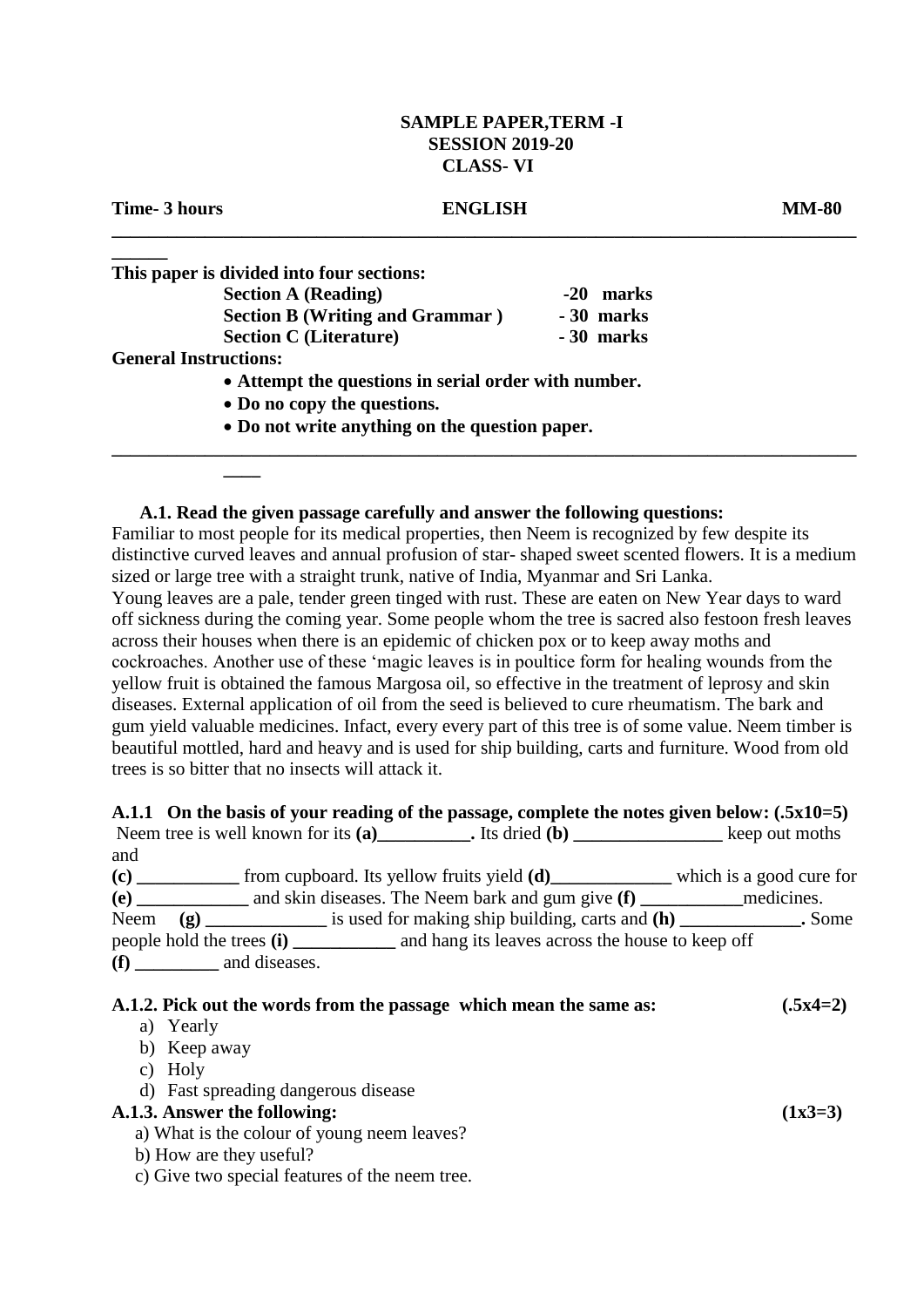### **A.2. Read the poem carefully and answer the questions;**

Made of cadmium and lead Of colours green and red On nature it is drastic A bag made of plastic It is very cheap So has taken as giant leap Though it costs just a cent It pollutes the whole environment As it is non biodegradable We are unable To get out of our life What I feel And it is my appeal Don't use polybags Use only your carry bags.

# **A.2.1 Answer the following question:**

| a) Give a suitable title.                                               | (1) |
|-------------------------------------------------------------------------|-----|
| b) What is plastic made up of?                                          | (1) |
| c) What harm does plastic do?                                           | (1) |
| d) Find words in the poem that are the antonyms of the following words: |     |
| $(i)$ Expensive ii tiny iii a part of                                   |     |
|                                                                         |     |

### **A.2.2. Pick out the words from the poem that mean the following: (1x4=4)**

- a) a substance that cannot be made to rot by bacteria
- b) having a strong violent effect
- c) a big jump
- d) request

# **SECTION- B (WRITING)**

**B1.** You are Manya/Manav, you have to go out with your mother to buy some stationary, mean while you forgot that you have called your friend Rama to collect English book. Write a message for Rama, apologizing for not being at home. **(5)**

**B2**. Your school is organizing a trek to the famous Valley of Flowers in the Himalayas. As the Secretary of the Outstation trip committee you have been asked to put up a notice informing students of class 6 about the trek details in not more than 50 words. **(5)**

**B3.** Write a paragraph on- 'My favourite sport' **(5)**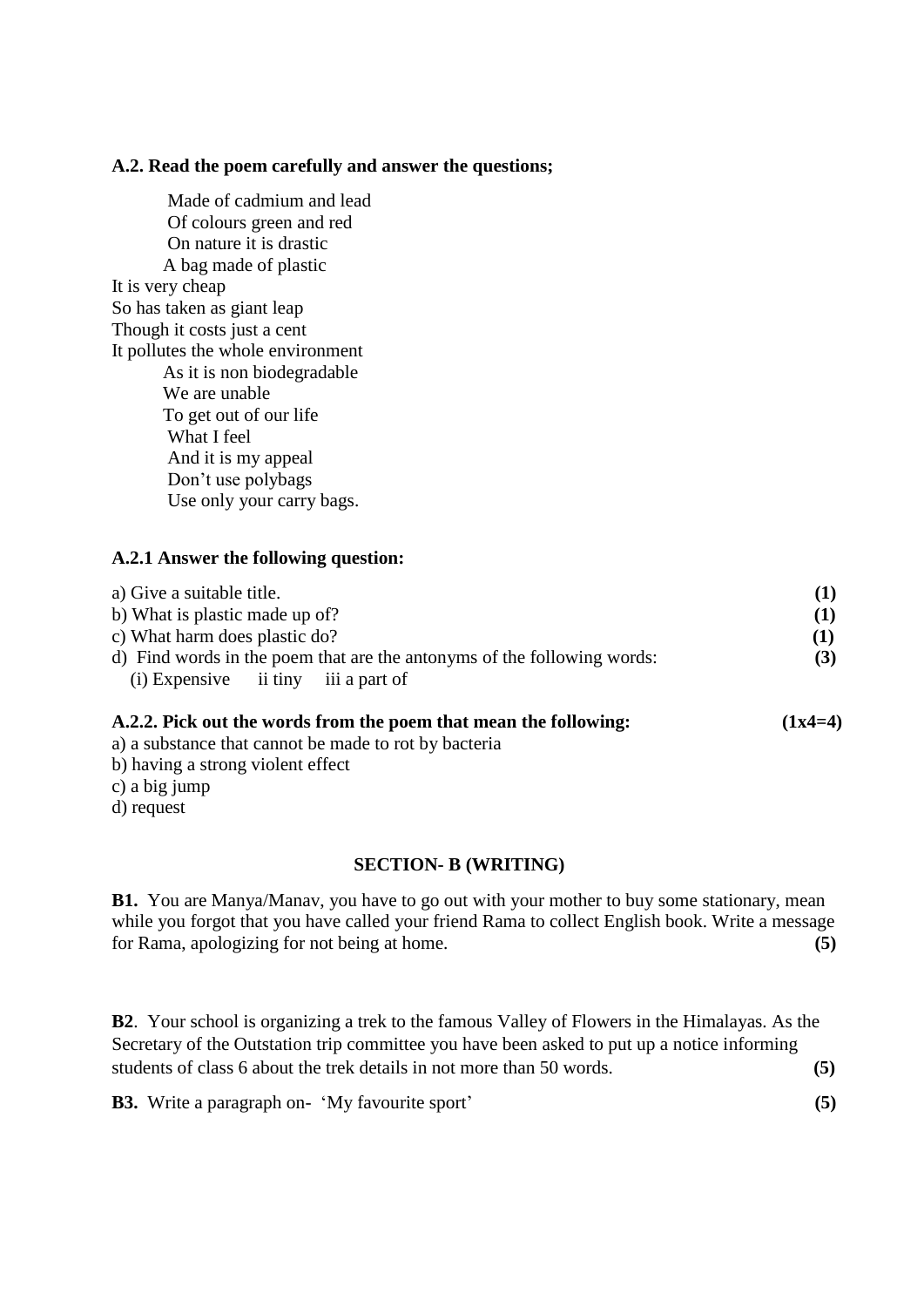## **SECTION- C (GRAMMAR)**

| C1. Fill in the blanks with suitable abstract nouns. The adjectives, verbs or nouns given in the<br>brackets should offer clues.                                                                                                                                                                                                                         | $(.5x 4=2)$       |
|----------------------------------------------------------------------------------------------------------------------------------------------------------------------------------------------------------------------------------------------------------------------------------------------------------------------------------------------------------|-------------------|
|                                                                                                                                                                                                                                                                                                                                                          |                   |
| C2 Fill in the blanks with appropriate articles or determiners.                                                                                                                                                                                                                                                                                          | $(.5 \times 4=2)$ |
| a) Who is __________ sports captain in your school?                                                                                                                                                                                                                                                                                                      |                   |
| C3 Fill I the blanks with appropriate pronouns:                                                                                                                                                                                                                                                                                                          | $(.5x4=2)$        |
| a) We saw Jill in the shop yesterday but ________ didn't see _______<br>b) I didn't mend the lamp ___________, _____________ husband helped ___________.<br>c) My little sister hurt__________ while playing with her friends. ______ has got a bruise on<br>her leg.<br>d) You're impossible. I will not tolerate _________________behavior any longer. |                   |
| C4. Write proper form of degree of comparison for the following:                                                                                                                                                                                                                                                                                         | $(.5x4=2)$        |
| a) The tiger is __________ that the elephant. (ferocious)<br>b) The pen is ______________ than the sword.(might)<br>c) Raman is _______ than his brother.(tall)<br>d) This play pen was the _______ in the department. (noisy)                                                                                                                           |                   |
| C5. Choose the correct alternative from the options given below to complete the blanks:                                                                                                                                                                                                                                                                  |                   |

 **(.5x4=2)**

- a) We \_\_\_\_\_\_\_\_\_ (is, are) going to go to the movies today after school.
- b) The tables \_\_\_\_\_\_\_\_\_\_\_\_ was, were) loaded down with food during the holiday
- c) Several of the children \_\_\_\_\_\_\_\_\_\_\_ (was, were) painting the wall with their finger
- d) Some of the cake \_\_\_\_\_\_\_\_\_\_\_\_ (was, were) left on the tab

# **C6. Identify the kinds of sentences: (1x2=2)**

- a) The fierce tiger killed the child.
- b) Which ice cream would you prefer to eat?